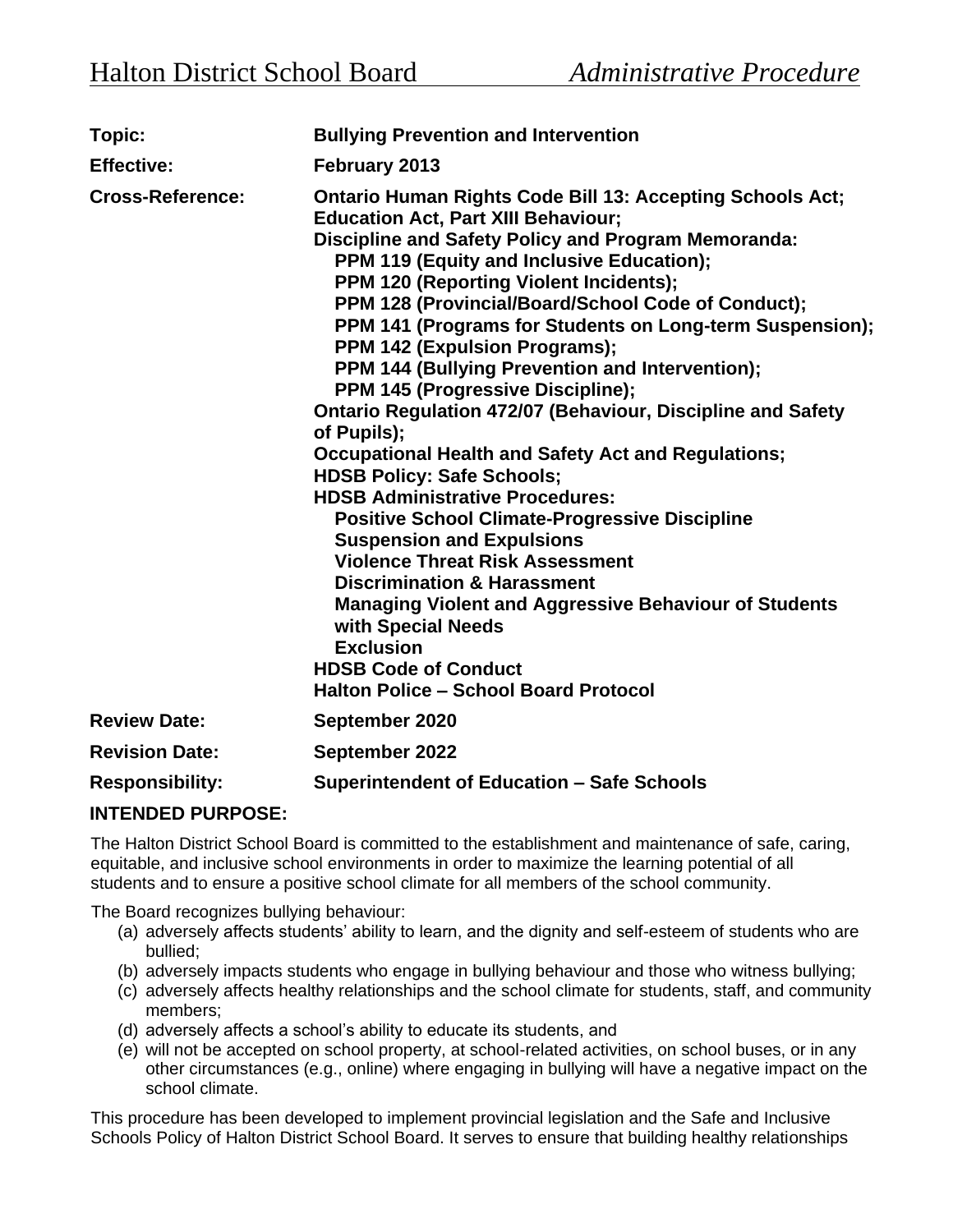within the context of a whole-school approach to bullying prevention and intervention are supported. This procedure supports a continuum of bullying prevention and intervention strategies.

The *Ontario Human Rights* Code has primacy over provincial legislation and policies, as well as school board policies and procedures, such that the *Education Act*, regulations, Ministry of Education Program Policy Memoranda, and Board policies and procedures are subject to, and shall be interpreted and applied in accordance with the *Human Rights Code of Ontario*.

# **PROCEDURE**

Providing students with an opportunity to learn and develop in a safe, equitable and respectful society is a shared responsibility in which the Board and our schools play an important role. Schools with bullying prevention and intervention strategies foster a positive learning and teaching environment that supports academic achievement for all students and that helps students reach their full potential. All members of the school community must model bullying prevention and intervention strategies.

Children who suffer prolonged victimization through bullying, as well as children who use power and aggression through bullying others, may experience a range of psycho-social problems that may extend into adolescence and adulthood. Both children who are bullied and children who bully are at risk for poor school functioning, in terms of poor attitudes towards school, low grades, and absenteeism (*Rigby, 2003; Tremblay, 1999*). Children who witness bullying are also faced with social emotional costs including erosion of self-confidence and self-respect (*Coloroso, 2002*). In addition, there is new evidence to suggest that physiological changes may occur in the brain development of students who are bullied (*Vaillancourt et al, 2011*).

### **1) Definitions**

**Bullying** is defined as aggressive and typically repeated behaviour by a student where,

- a) the behaviour is intended by the pupil to have the effect of, or the pupil ought to know that the behaviour would be likely to have that effect of:
	- i) causing harm, fear or distress to another individual, including physical, psychological, social or academic harm, harm to the person's reputation or property, or
	- ii) creating a negative environment at the school for another individual**, and**
- b) the behaviour occurs in a context where there is a real or perceived power imbalance based on factors such as size, strength, age, intelligence, peer group power, economic status, social status, religion, ethnic origin, sexual orientation, family circumstances, gender, gender identity, gender expression, race, disability or the receipt of special education.

**Cyberbullying** is the use of information and communication technologies to bully, as defined above. Cyberbullying includes but is not limited to:

- a) creating an on-line or social media presence in which the creator assumes the identity of another person;
- b) impersonating another person as the author of content or messages posted online or sent digitally;
- c) communicating material electronically to more than one person or posting material that may be accessed by one or more individuals; or
- d) inappropriate digital communication (e.g., posted on-line or social media).

**Aggressive behaviour** may be intentional or unintentional, direct or indirect. It can take many forms including physical (e.g., hitting, pushing, tripping), verbal (e.g., name calling, mocking, or making sexist, racist, or homophobic comments), or social/relational (e.g., shunning, ignoring, excluding others from a group, spreading gossip, humiliating others with public gestures or graffiti, or rumours). Social aggression may also occur through the use of technology (e.g., spreading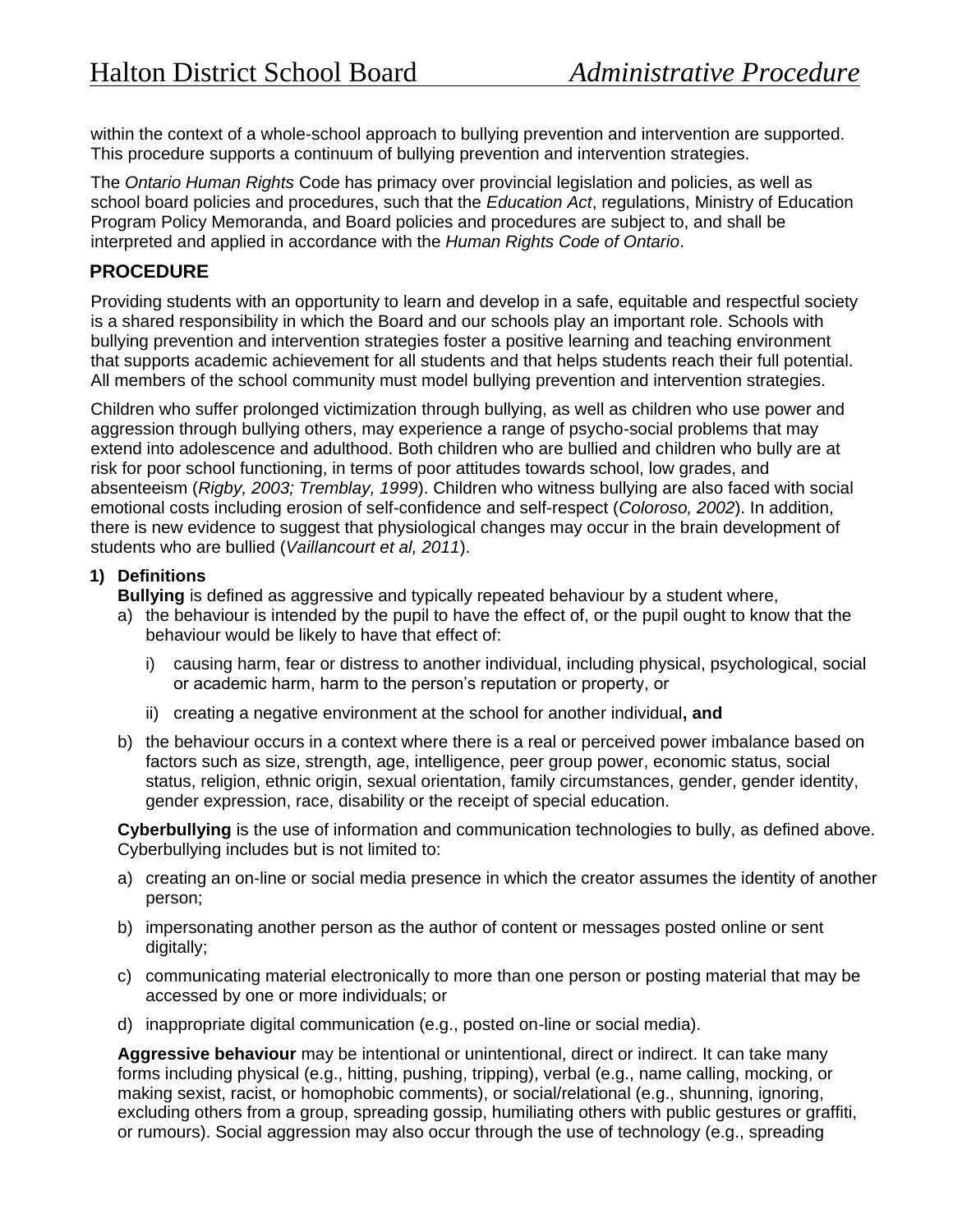rumours, images, or hurtful comments through the use of email, cell phones, text messaging, websites, social networking, and/or other technology).

*Harm*, as used in the Administrative Procedure and as defined by the Supreme Court of Canada, means harm that can be experienced in a number of ways, including physical, mental, emotional, and psychological.

**Bullying prevention** is a whole school approach that builds capacity for a safe, caring, equitable and inclusive school climate. It includes a shared understanding about the nature and underlying causes of bullying and its effects on the lives of individual students and the school community.

**Bullying intervention** is a comprehensive and effective response to the bullying incident that takes into consideration all parties involved in the bullying incident. It should provide specific supports for the student who has been bullied, intervention for the student who was bullying, and strategies for responding to students who were directly observing the bullying incident.

**Positive school climate** is the sum total of all the personal relationships within the school and is a critical component of bullying prevention. Building and maintaining a positive school climate requires a whole school approach involving all members of the school community. The principles of equity and inclusive education must be embedded in all aspects of the learning environment to support the well-being and achievement of all students.

**Well-Being Teams:** Each school must have in place a Well-Being Team (formerly Safe School Action Team). Well-Being Teams must ensure the composition, roles, and responsibilities of Safe Schools Action Teams are fulfilled as required by the Ministry of Education. The Well-Being Team is responsible for school safety and must include but is not limited to at least one student (grade 7 and up), one parent/guardian, one teacher, one member of the school's support staff, one community partner, and the principal and/or vice-principal. The chair of this team must be a staff member. Well-Being Teams should strive to be representative of the diversity of the student population.

### **2) Board Level Bullying Prevention and Intervention Plan**

The Halton District School Board shall establish a Bullying Prevention and Intervention Plan based on the model developed by the Ministry. During development and review of the plan, the Board will solicit the views of the pupils, teachers/Board staff, parents/guardians, SEAC, school council members and the public. The plan will serve as a model for the development of school-based Bullying Prevention and Intervention Plans and will be made available to the public through the Board website and through school websites. The plan will include training and suggestions for embedding principles of equity and inclusion in the school curriculum.

### **3) School Level Bullying Prevention and Intervention Plans**

All schools in Halton District School Board will revise their existing school-wide Bullying Prevention and Intervention Plans (see Appendix A) annually as part of the work of the Well-Being Team. Plans must reflect the uniqueness of each school and align with the Board's Bullying Prevention and Intervention Admin Procedure. Components of these plans must include the following:

- i) definition of bullying;
- ii) prevention and awareness-raising strategies;
- iii) intervention and support strategies, including plans to support students who have been bullied;
- iv) reporting requirements;
- v) training strategies for members of the school community;
- vi) communication and outreach strategies;
- vii) monitoring and review processes.

The school plans must be consistent with this procedure and be communicated to students, staff, parents/guardians, the community, and posted on the school website.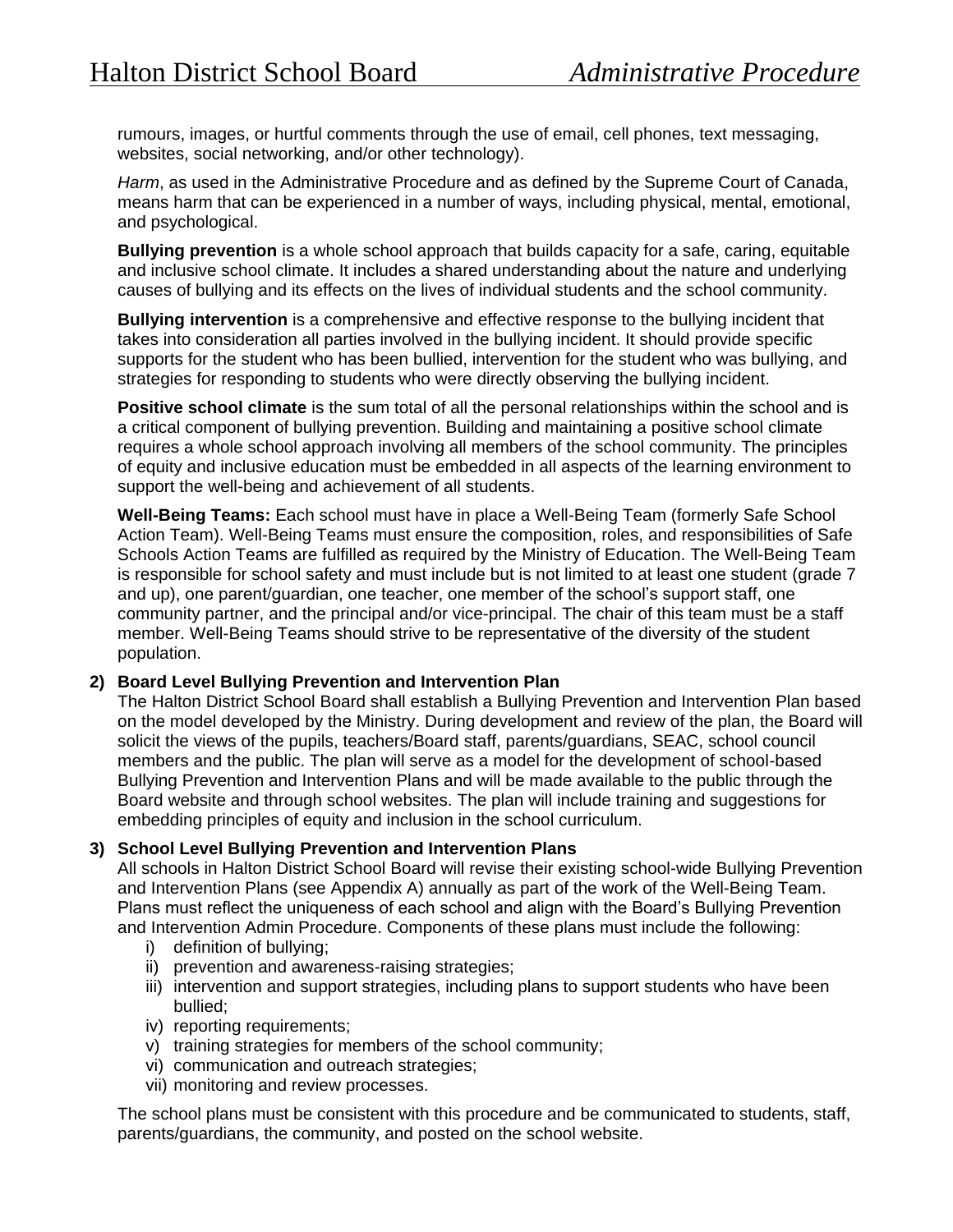## **4) Bullying Awareness and Prevention Week**

The Halton District School Board supports the promotion of Bullying Awareness and Prevention Week in all schools. During the third week in November, each school is encouraged to promote awareness and understanding of bullying and its consequences in the school community.

### **5) School Climate Surveys**

The Halton District School Board will conduct surveys to elicit input from students, staff and parent/guardians with respect to positive school climate and bullying prevention and intervention. **Schools may choose to conduct their own internal surveys or focus groups throughout the year in addition to the HDSB Have Your Say Survey conducted by the Board each year.** Schools may provide accommodations for students with special needs where appropriate. Participation in all surveys is voluntary and anonymous, parents may choose not to have their child participate. Results of surveys are to be shared with the Well-Being Team and used to build strategies into the School Improvement Plan and Bullying Prevention and Intervention Plan regarding issues identified in the climate surveys.

## **6) Prevention and Awareness-Raising Strategies**

In the course of a day, there are many "teachable moments" when issues appear to arise. Prompt intervention with a few moments of coaching and support at these critical times can help all children and youth, including those who may be at risk, to develop the skills and understanding that they need to maintain positive relationships with others. Such interactions that students have with their teachers, other school staff, and fellow students as well as with principals, viceprincipals, their parents/caregivers, and others can be used to help them improve their social skills.

- a) *Supporting Appropriate Student Behaviour*: Schools will implement evidence informed bullying prevention and citizenship development programs, as well as provide positive activities designed to promote the building of healthy relationships and appropriate behaviour. Schools will focus on prevention and early intervention as a key to maintaining a positive school environment in which students can learn. Schools will develop prevention measures and initiatives that include the whole school and all aspects of school life.
- b) *Teaching Strategies*: Teaching strategies will support the integration of bullying prevention and intervention strategies into the curriculum. Teaching strategies will focus on developing healthy relationships by including bullying prevention throughout the curriculum in daily classroom teaching. Teachers must promote inclusion, respect and empathy, all of which are important components of bullying prevention. Bullying prevention messages are reinforced through programs addressing discrimination based on such factors as age, race, sexual orientation, gender, gender identity and expression, creed, disability, place of origin, ethnicity, and family circumstances and other immutable characteristics. Through their own actions, all staff must model inclusion, respect, and empathy for all students.
- c) *Opportunities for Bullying Awareness and Prevention Training*: Through each school's Well-Being Team initiatives, students may have opportunities to participate in bullying awareness and prevention training and leadership initiatives within their own schools. Staff will be provided with bullying awareness, prevention and intervention training opportunities to build capacity in order to support students and contribute to a positive learning and teaching environment.
- d) *Intervention Strategies and Responding Strategies*: Board employees who work directly with students – including administrators, teachers, and support staff (e.g., staff in social work, child and youth work, psychology, and related areas, and educational assistants) must respond to any student behaviour that is likely to have a negative impact on the school climate. Such inappropriate behaviour may involve bullying.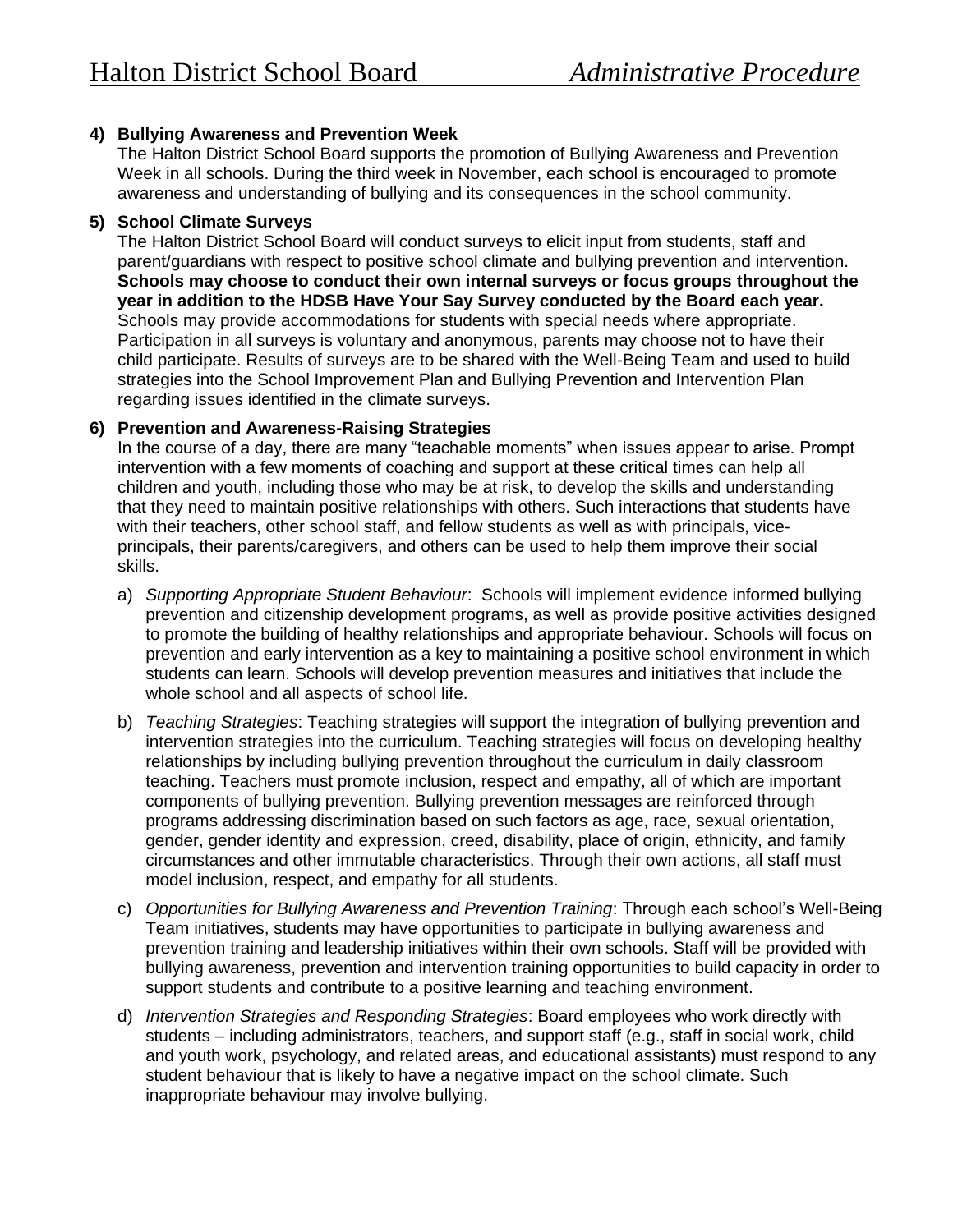All employees of the Board must respond to all allegations of bullying behaviour and act in a timely, sensitive, and supportive manner when responding to students who disclose or report bullying incidents.

e) *Rough Play vs. Conflict vs. Bullying:* Interactions between students are often difficult to classify. The following chart provides an assessment tool to help schools with positive interventions and supports. Even where conduct is not necessarily bullying, staff should consider what appropriate responses may be used to support students and to encourage positive student behaviour. Staff are reminded that, in resolving issues in a healthy manner, students often need adult assistance to resolve rough play or conflict situations. Rough play or conflicts resolved in a timely and healthy manner is much less likely to result in bullying.

| <b>Rough Play</b>                                    | <b>Conflict</b>                                                                                | <b>Bullying</b>                                                                                                                                                                                                                              |  |
|------------------------------------------------------|------------------------------------------------------------------------------------------------|----------------------------------------------------------------------------------------------------------------------------------------------------------------------------------------------------------------------------------------------|--|
| Usually friends or friendly<br>towards each other.   | Acquaintances or friends. Can be<br>occasional or ongoing.                                     | Typically not friends; however<br>may have had a relationship<br>previously. Intentional target.<br>Repeated and persistent.                                                                                                                 |  |
| Often repeated.                                      | Usually issue-centred, until                                                                   |                                                                                                                                                                                                                                              |  |
| Same players.                                        | resolved; could centre around<br>misunderstanding, misinformation<br>or no common ground.      |                                                                                                                                                                                                                                              |  |
| Balance of power                                     | Power relatively equal                                                                         | Unequal power                                                                                                                                                                                                                                |  |
| Equal, consensual<br>reaction.                       | Equal or near equal emotional<br>reaction.                                                     | Bully's reaction meets their own<br>intrinsic need for power and<br>control (consciously or<br>unconsciously).<br>Strong emotional, mental and<br>physical reaction for the target.                                                          |  |
| Not seeking power or<br>attention                    | Not seeking power or attention.                                                                | Attempt to gain power and control,<br>possessions or popularity                                                                                                                                                                              |  |
| No intention to harm.                                | No intent to harm; conflict is<br>centred around disagreement or<br>dispute.                   | Intentionally harm-doing. Threats<br>of physical or emotional harm;<br>intent to humiliate, exclude or<br>victimize.                                                                                                                         |  |
| Intent is fun. If it goes<br>wrong, then remorseful. | Remorse - takes responsibility.                                                                | Bully may or may not show<br>remorse. May or may not know<br>what they are doing is wrong. May<br>blame the target or believe the<br>target deserves it.                                                                                     |  |
| Not regarded as a<br>problem.                        | Effort to solve problems. Can be<br>resolved on their own or with the<br>aid of a third party. | Requires active intervention and<br>support by a third party. Bully may<br>deny there is a problem. Target<br>may not be able to articulate.<br>Mandatory consultation with<br>police in all cases of bullying age<br>12 and up (see below). |  |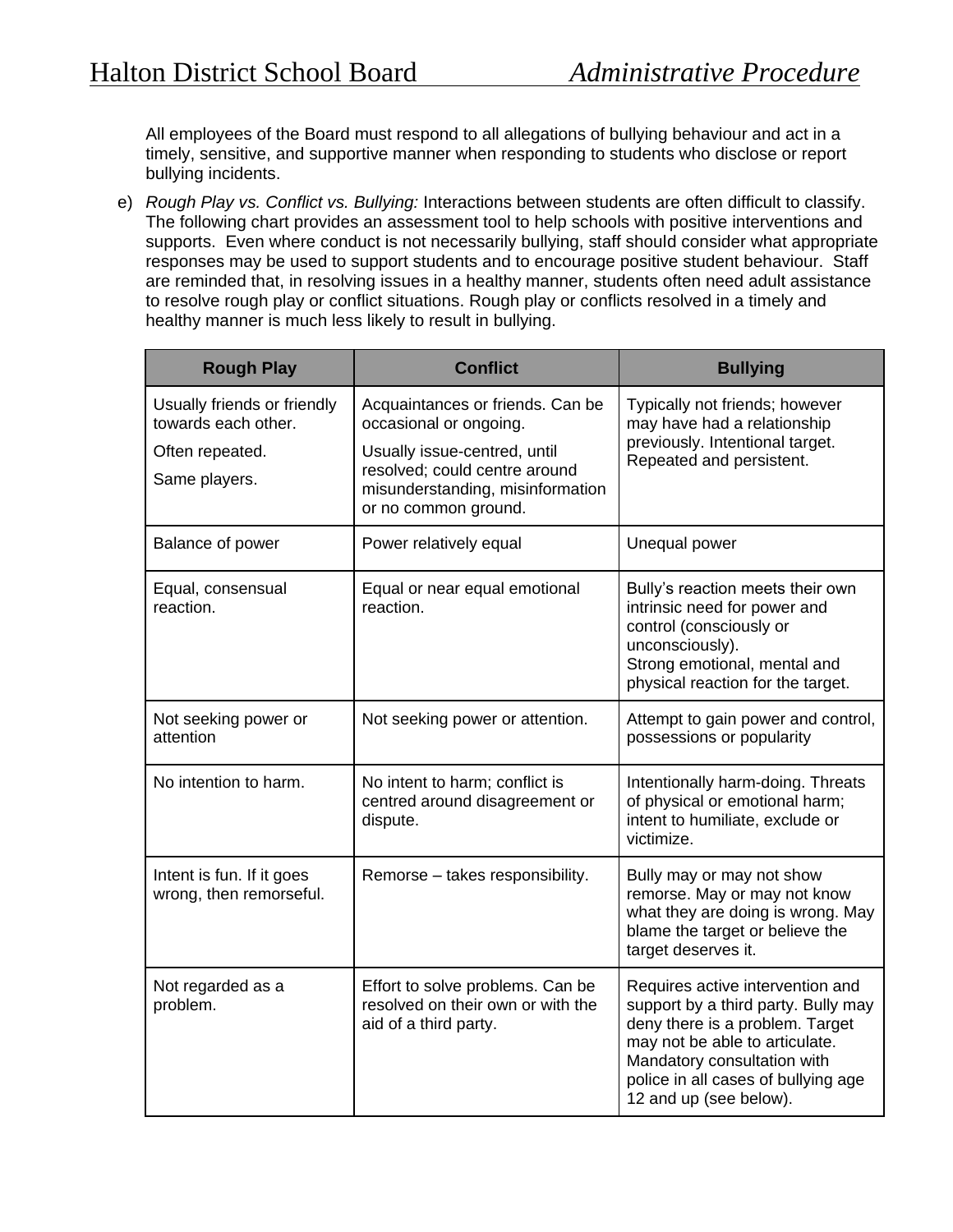# **7) Reporting Incidents of Bullying**

Any employee of the Board, before and after school service provider, and transportation provider who becomes aware that a student at a school of the Board may have engaged in an activity for which suspension or expulsion must be considered, such as bullying, shall report the matter to the principal as soon as reasonably possible. That individual must consider the safety of others and the urgency of the situation in reporting the incident, but, in any case, must report it to the principal no later than the end of the school day or end of the transportation route. In cases where an immediate action is required, a verbal report to the principal may be made. A written report must be made when it is safe to do so.

All such reports made to the principal must be reported online, using the *Safe Schools Incident Reporting Tool (Appendix B) -* [Appendix B in Positive School Climate AP.](https://www.hdsb.ca/our-board/Policy/PositiveSchoolClimate.pdf#search=positive%20school%20climate)

The Halton District School Board expects all employees, before and after school service providers and transportation providers, to take into consideration any mitigating or other circumstances which may explain and excuse the behaviour before deciding whether or not to report the behaviour for students with known special needs, or students who require alternative education as per direction of the principal. The duty to report and subsequent filling out of the Safe Schools Incident Report Form would not be necessary or appropriate for an incident that is the result of a student's special needs, a student with known special needs, or where mitigating circumstances reasonably excuse the student's behaviour. These incidents still require appropriate follow up by the individual with notice to the principal, and completion of Employee Incident Reports if a safety risk occurs.

The Halton District School Board Administrative Procedure: *Positive School Climate* provides further details regarding responding and reporting requirements. Schools must put in place procedures to allow students and parents/guardians to report bullying incidents safely and in a way that will minimize the possibility of reprisal (i.e. verbal reporting, confidential electronic reporting).

All schools must have the "Report Bullying" tool posted in a prominent, conspicuous, and easily accessible location on their school websites. Principals are required to follow up on all reports of bullying made through this tool and other sources.

Section 300.3 of the Education Act specifies when principals are required to notify the parents of students who have been harmed as the result of a serious student incident. Harm, as used in this memorandum, means harm that can be experienced in a number of ways, including physical, mental, emotional, and psychological. Serious student incidents are activities for which suspension or expulsion must be considered, as set out in subsections 306(1) and 310(1) of the Education Act, and include bullying in all its forms.

Principals shall disclose the following information:

- the nature of the activity that resulted in harm to the student;
- the nature of the harm to the student;
- the steps taken to protect the student's safety, including the nature of any disciplinary measures taken in response to the activity; and
- the supports that will be provided for the student in response to the harm that resulted from the activity

This section of the act also specifies that principals are required to notify the parents of students who have engaged in serious student incidents. Principals shall disclose the following information:

- the nature of the activity that resulted in harm to the other student;
- the nature of the harm to the other student;
- the nature of any disciplinary measures taken in response to the activity; and
- the supports that will be provided for the student in response to their engagement in the activity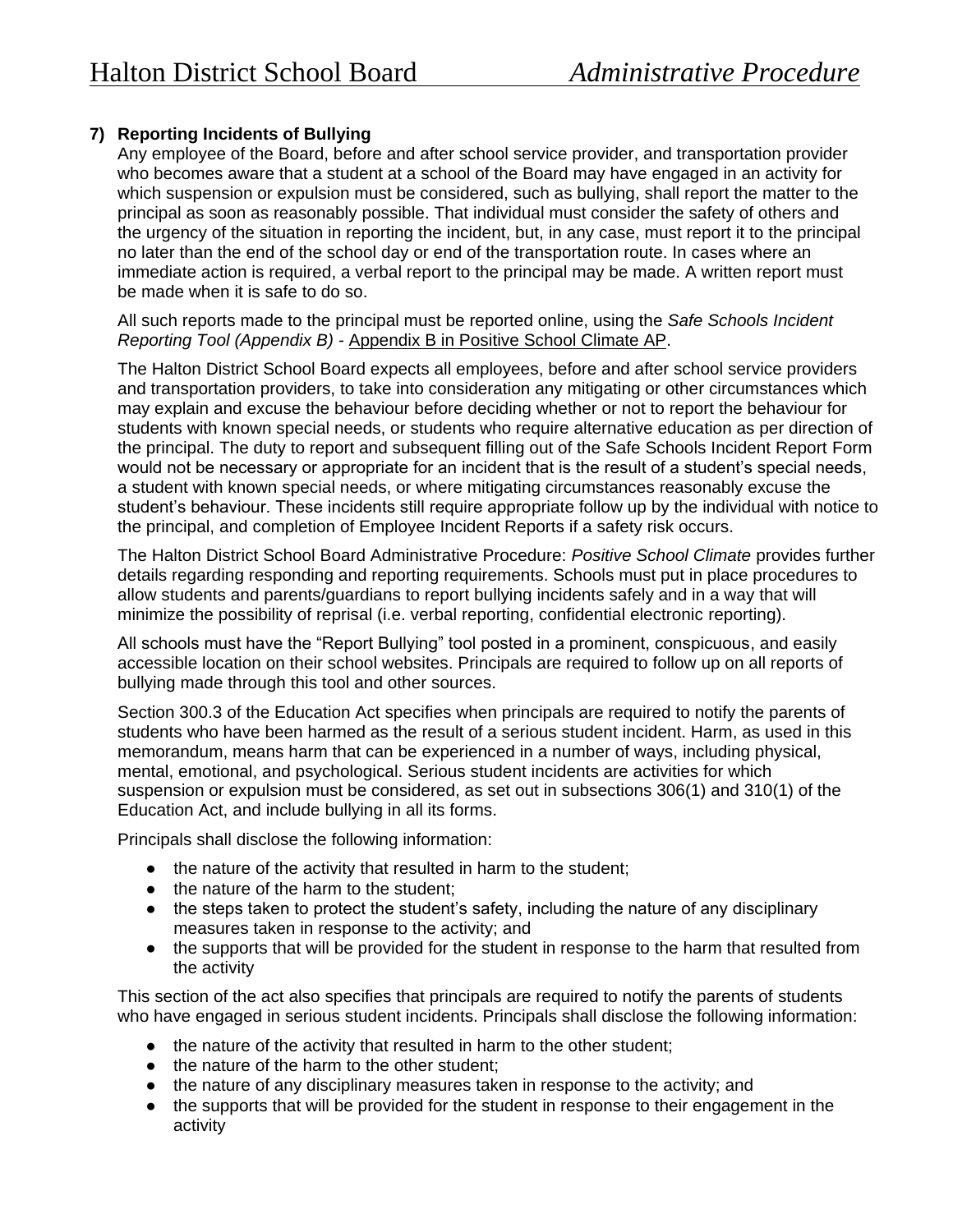When notifying parents of these incidents, the principal must invite parents to have a discussion with them about the supports that will be provided for their child.

See the **Administrative Procedure: Positive School Climate – Progressive Discipline** for a more detailed summary of notification of parents/guardians.

Under subsection 300.3(3) of the Education Act, a principal shall not notify a parent of a student if, in the opinion of the principal, doing so would put the student at risk of harm from a parent of the student, such that notification is not in the student's best interest.

Under subsection 301(5.5) of the Education Act, when principals have decided not to notify the parents that their child was involved in a serious student incident, as described above, they must, in accordance with Ontario Regulation 472/07, document the rationale for this decision and notify both the teacher who reported the incident and the appropriate supervisory officer of this decision. Principals shall also, if they determine it is appropriate to do so, inform other board employees of this decision. In addition, principals should refer the student to board resources or to a communitybased service provider that can provide the appropriate type of confidential support when the student's parents are not called (e.g., counselling, a sexual assault centre, Kids Help Phone, LGBT Youth Line).

In circumstances where board employees have reason to believe that a student may be in need of protection, board employees must call a children's aid society according to the requirements of the Child, Youth and Family Services Act, 2017.

In the Halton District School Board, all incidents of bullying (age 12 and up) must be reported by the school to the Halton Regional Police Service (see below).

### **8) Reporting to the Halton Regional Police Service**

As per the Halton Police – School Board Protocol, and reflecting the need for early intervention and support, all incidents of bullying occurring at school or having a nexus to the school community must be reported by the Principal (or designate) to the Halton Regional Police Service for students 12 and up.

The following principles serve to guide this dialogue with the police:

- a coordinated course of action should be decided upon in partnership with the Halton Regional Police Service;
- the school's subsequent course of action must take into consideration all mitigating and other factors as outlined in *O.Reg. 472/07*;
- the police may have additional details about the family that could provide some context that might be unknown to the school (e.g., previous visits to the home, siblings they've had dealings with, incidents of domestic violence, etc.);

For students under the age of 12, Principals have the discretion to refrain from notifying the police but must first consider the following:

- the impact of the bullying behaviour on the victim;
- the impact of the bullying behaviour on the school community;
- the mandate to support victims of bullying and those who have engaged in bullying behaviour as per PPM 144;
- the availability and likely effectiveness of school and/or community supports for the victim
- the availability and likely effectiveness of school and/or community supports for the student(s) who has engaged in the bullying behaviour;
- the need for earlier intervention and prevention in matters involving bullying;
- all mitigating and other factors under *O. Reg. 472/*07; and
- the need to ensure proper documentation relating to the incident.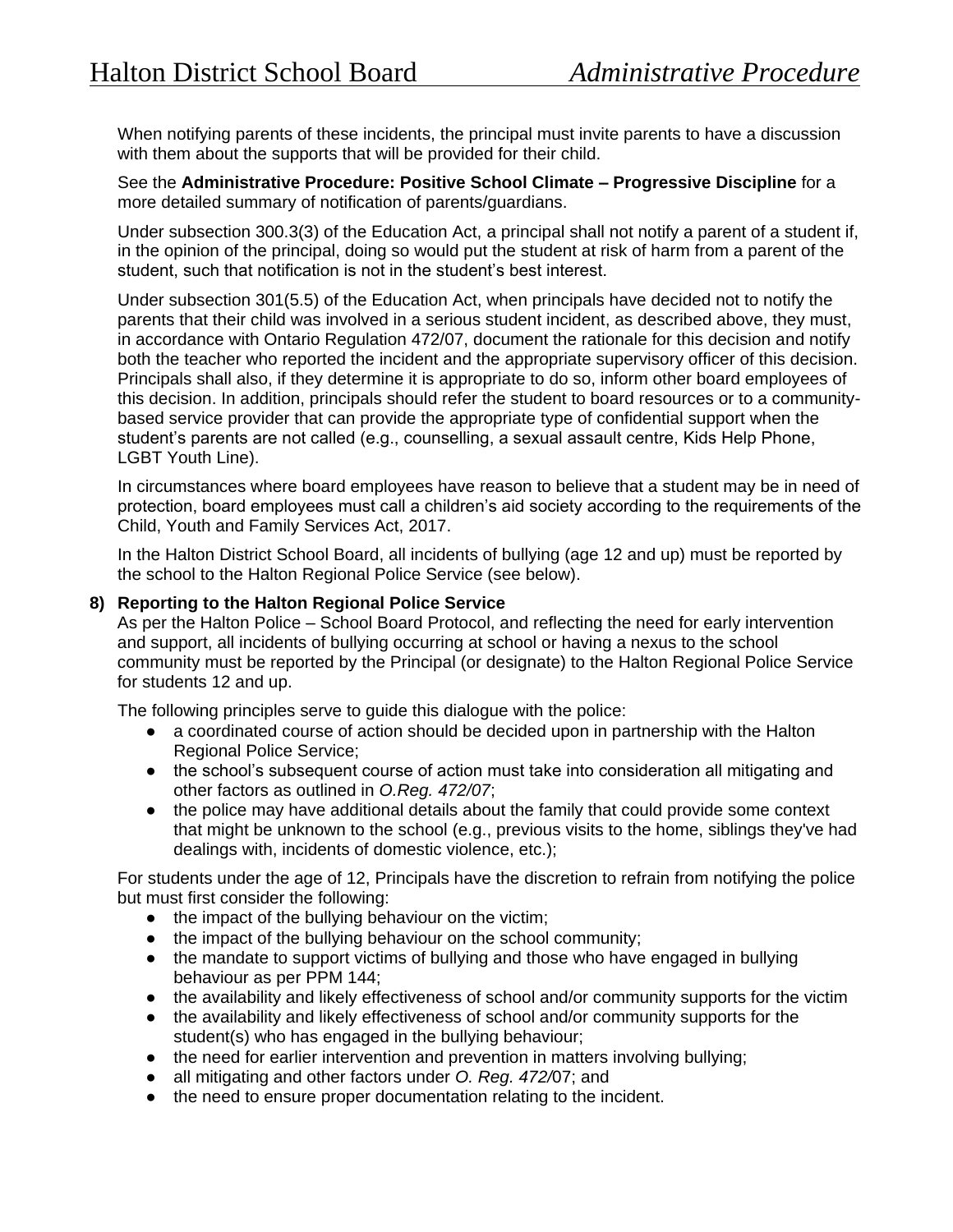**9) Supports for Victims, Bystanders and Students Who Demonstrate Bullying Behaviours** 

Supports for students who have been bullied and intervention and support for students who have bullied others must be provided. Schools must also provide students who have witnessed bullying with supportive and responsive strategies. Schools must supply students, as well as their parents/guardians, with information regarding bullying issues, including bullying based on gender, gender identity and expression and on sexual orientation and must outline what they can do to support these students.

Schools will develop specific plans to protect students who have been bullied and must outline a process for parents/guardians to follow if they are not satisfied with the supports that their children receive. Schools must document circumstances when supports are offered and declined by the student or parent/guardians.

Intervention for students who demonstrate bullying behaviours will be consistent with a progressive discipline approach that utilizes a continuum of supports and consequences to address inappropriate student behaviour and builds upon strategies that promote positive behaviour. Intervention strategies range from early interventions to more intensive interventions in cases of persistent bullying, with possible referral to community or social service agencies.

Ongoing intervention may be necessary to sustain and promote positive student behaviour.

For a student with special education needs, interventions, supports, and consequences must be consistent with the student's strengths, needs, goals, and expectations contained in their Individual Education Plan (IEP). Mitigating and other factors must be taken into consideration when determining discipline.

# **ROLES AND RESPONSIBILITIES**

### **1.0 Principal:**

In addressing bullying prevention and intervention, the principal will:

- ensure a Well-Being Team is established and sustained;
- investigate all reported incidents of bullying;
- report the results of investigations to the teacher or other employee;
- notify the Halton Regional Police Service (if student is 12 years of age or older)
- notify the parent(s)/guardians of students who have been harmed by bullying or who have caused harm as a result of bullying [\(See Administrative Procedure:](https://www.hdsb.ca/our-board/Policy/PositiveSchoolClimate.pdf#search=positive%20school%20climate) *[Positive School Climate](https://www.hdsb.ca/our-board/Policy/PositiveSchoolClimate.pdf#search=positive%20school%20climate)*[\);](https://www.hdsb.ca/our-board/Policy/PositiveSchoolClimate.pdf#search=positive%20school%20climate)
- provide support for students who have been harmed by bullying or who have caused harm as a result of bullying; and
- consult with parent(s)/guardian(s) about the supports and/or discipline applicable to their child.

## **2.0 Teachers and Other School Staff Members:**

As role models, teachers and school staff uphold these high standards when they:

- help students work to their full potential and develop their sense of self-worth;
- empower students to be positive leaders in their classroom, school, and community;
- communicate regularly and meaningfully with parents/guardians;
- maintain consistent standards of behaviour for all students;
- demonstrate respect for all students, staff, parents/guardians, volunteers, and members of the school community;
- prepare students for the full responsibilities of citizenship; and
- respond to and report incidents of bullying.

## **3.0 Students:**

Students play a very important role in bullying prevention and intervention and have the responsibility to:

- contribute positively to the climate of the school;
- respect the safety, property and rights of all members of the school community;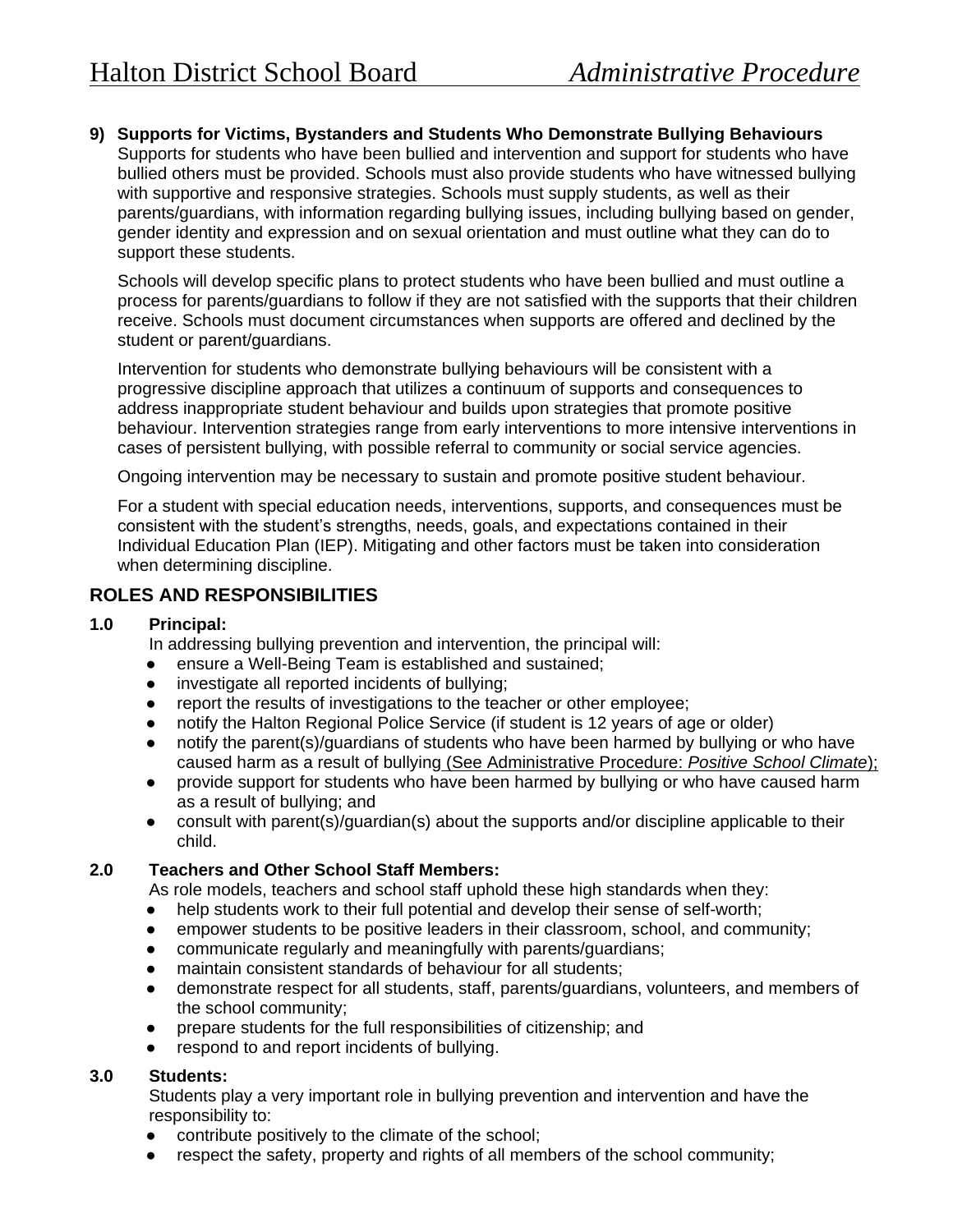- respect the individual needs of others;
- give respect and cooperation to all persons in positions of responsibility in the school;
- comply with school expectations and regulations with respect to behaviour and take responsibility for their own actions;
- not bring anything to school that may compromise the safety of others;
- use language that is appropriate in a learning environment; and
- respect the property of the school building, grounds, equipment and materials.

#### **4.0 Parents/Guardians:**

Parents/guardians play an important role in the education of their children and have a responsibility to support the efforts of school staff in maintaining a safe, caring, equitable and inclusive learning environment for all students. Parents/guardians fulfil their role when they:

- demonstrate an active interest in their child's school work and progress;
- communicate regularly with the school;
- support the Board's Bullying Prevention and Intervention Administrative Procedure and school rules;
- encourage and assist their child in following the rules of behaviour; and
- assist school staff in dealing with disciplinary issues involving their child.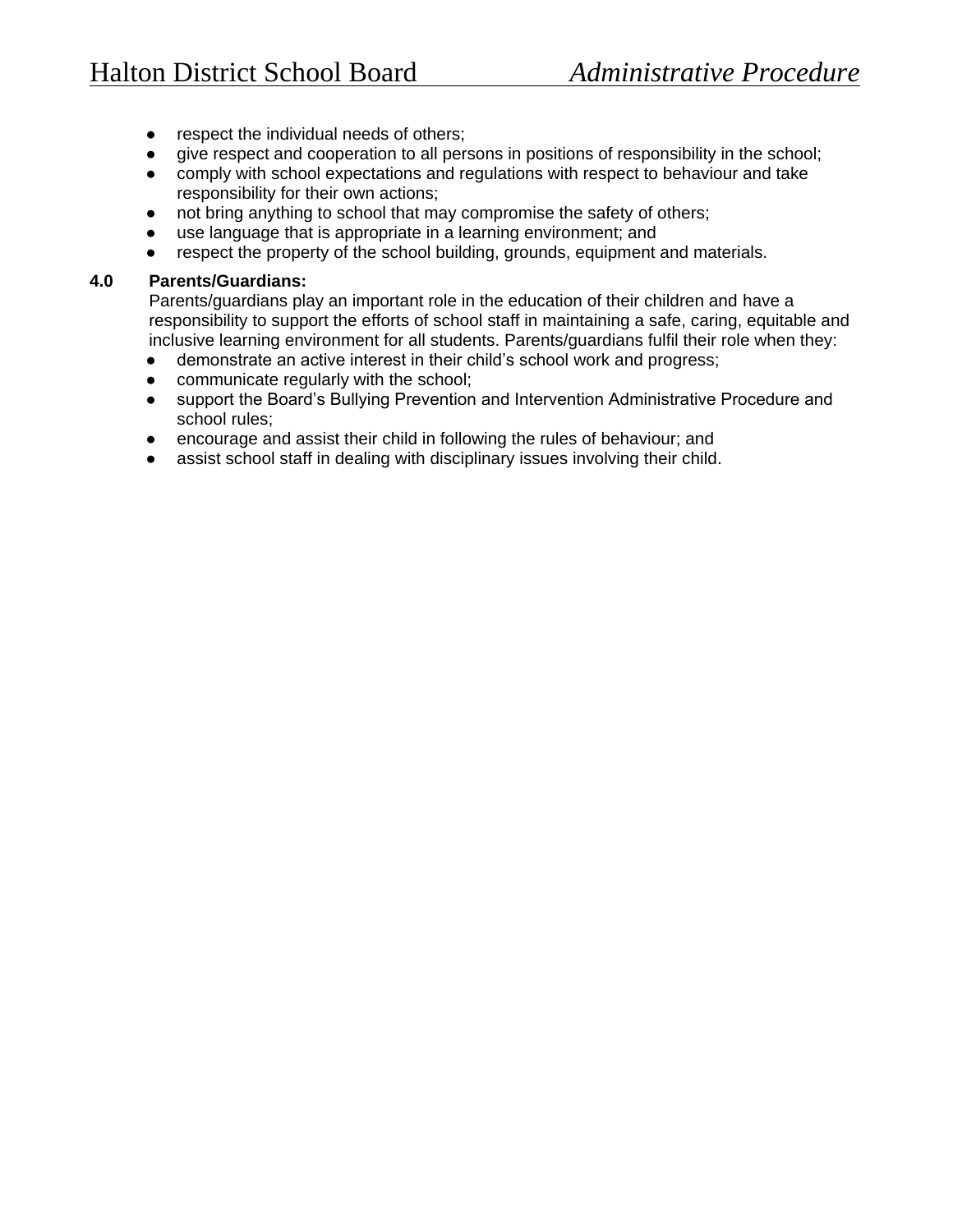## **(f) Appendix A**

## **HDSB Bullying Prevention and Intervention Plan**

Providing students with an opportunity to learn and develop in a safe and respectful society is a shared responsibility in which the Board and our schools play an important role. Schools with bullying prevention and intervention strategies foster a positive learning and teaching environment that supports academic achievement for all students and that helps students reach their full potential. Bullying prevention and intervention strategies must be modelled by all members of the school community.

From the Halton District School Board *Bullying Prevention and Intervention* Administrative Procedure:

### **Definition of Bullying:**

Bullying means aggressive and typically repeated behaviour by a student where,

- a) the behaviour is intended, or the student ought to know the behaviour would be likely to have that effect of,
	- i) causing fear or distress to another individual, including physical, psychological, social or academic harm, harm to the person's reputation or property, or
	- ii) creating a negative environment at the school for another individual, and
- b) the behaviour occurs in a context where there is **a real or perceived power imbalance between the pupil and the individual** based on factors such as size, strength, age, intelligence, peer group power, economic status, social status, religion, ethnic origin, sexual orientation, family circumstances, gender, gender identity, gender expression, race, disability or the receipt of special education.

Bullying behaviour includes the use of any physical, verbal, electronic, written or other means. For the purposes of the definition of bullying, bullying by electronic means (commonly known as cyber-bullying), including digital communications or social media postings in which the creator assumes the identity of another person or impersonating another person as the author of content or messages posted on the internet; communicating material electronically to more than one individual or posting material that may be accessed by one or more individuals.

### **Resources/Reference:**

- HDSB Administrative Procedure: Bullying Prevention and Intervention
- HDSB Administrative Procedure: Positive School Climate Progressive Discipline
- Safe Schools portal on myHDSB
- Have Your Say survey data
- School Council
- Student voice (student leadership, focus groups, etc.)
- Safe and Accepting Schools (SAS) Team
- School-based staff (social workers, child and youth counsellors, educational assistants, early childhood educators, and others)
- Public Health nurses
- Halton Regional Police Service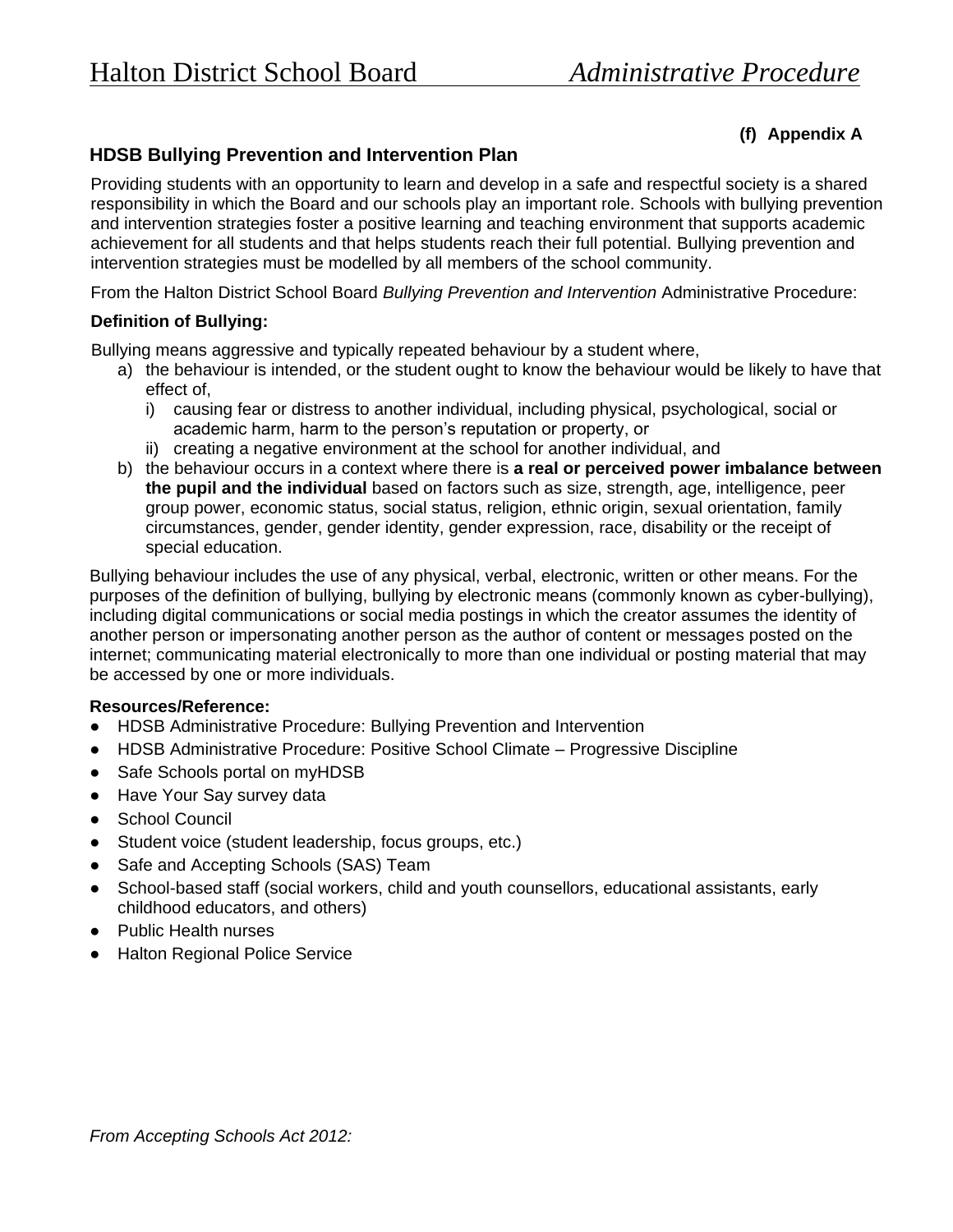### **Well-Being Team Membership:**

| School:                                |  |
|----------------------------------------|--|
| <b>Principal or Vice-Principal:</b>    |  |
| Teacher:                               |  |
| <b>Non-Teaching Staff:</b>             |  |
| <b>Parent:</b>                         |  |
| <b>Community Partner:</b>              |  |
| Student(s):                            |  |
| <b>Well-Being Team Contact Person:</b> |  |
| (must be a staff member)               |  |
| <b>Email Address for Well-Being</b>    |  |
| <b>Team Contact:</b>                   |  |

#### **Types of bullying that exist in our school**

(as identified through school based data and information)

#### **School Bullying Prevention Goal(s)**

**Bullying Prevention and Awareness Strategies/Curricular Connections/Activities**

(for whole school, and those students at risk of bullying behaviours)

#### **Bullying Intervention and Support Strategies**

(for individuals who cause harm, are impacted by harm and are witness to harm)

**Training Resources and Outreach Strategies (**for Members of the School Staff, Parents and Community)

**Bullying Prevention and Awareness Responsibilities for: Staff** 

**Students** 

Parents